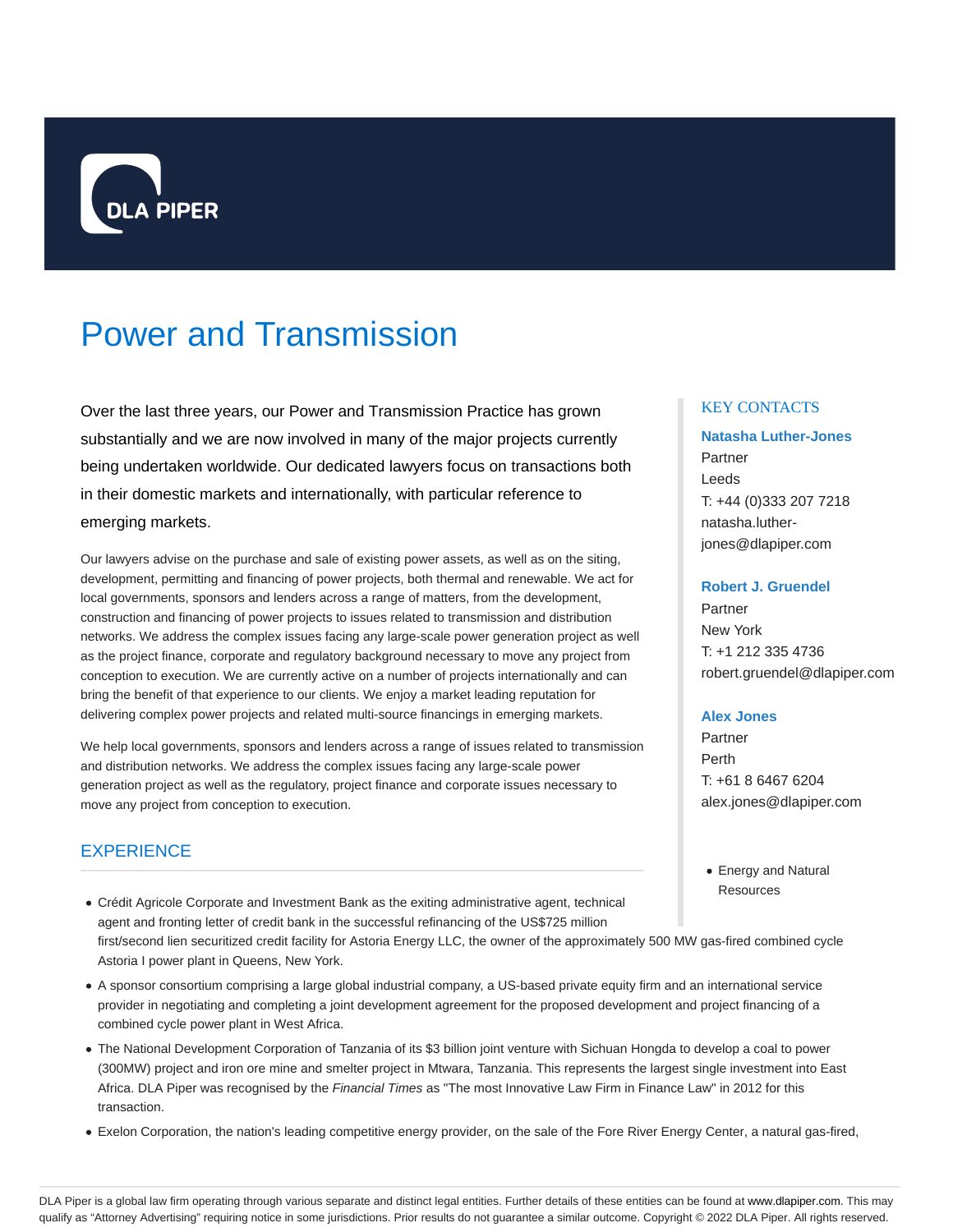combined-cycle power plant located in North Weymouth, Massachusetts, to Calpine Corp, America's largest generator of electricity from natural gas and geothermal resources.

- The sponsors and project company in relation to the development of Phase 1 of a 600 MW mine-mouth Coal Fired Maamba Collieries Power Station in Zambia. The financing involves a Sinosure-covered financing from major Chinese Banks and potentially other international banks and will be the first Sinosure-covered project finance in Africa, representing a major breakthrough in the way in which these projects can be financed in the future. There is also an additional DFI tranche of financing to be provided by AfDB and DBSA.
- Volta River Authority as offtaker and 10% stakeholder in achieving financial close for the US\$329.6 million development and project financing of the Takoradi 2 combined cycle expansion project in Ghana. Financing was led by the IFC. The Takoradi 2 power plant is Ghana's first IPP to utilize a project financing structure and is the largest IPP closed to date in Sub-Sahara Africa.
- Amperion Power Distribution Company Limited, an international consortium, in relation to its successful acquisition and associated financing in relation to the acquisition and associated financing of the 414MW Geregu gas-fired power plant in the context of the PHCN privatisation in Nigeria. Our work included negotiating and finalising all aspects of the acquisition, the power project and finance documentation as well as Nigerian power market regulations and post-completion and handover matters.

## INSIGHTS

## Publications

**Blocking rights and the Texas wind power generation industry**

2 February 2022 Action steps and best practices for potential debtors, as well as for lenders, hedge providers, and equity holders.

**Six commodities predictions for 2022**

2 December 2021

The worldwide turmoil of 2020 is, in many ways, still with us, but the good news is that alongside the struggles, the commodities realm is seeing an immense number of opportunities. Here, we take a fast look at the six areas we think the commodities sector should be watching in the year to come.

**Consumer Em-Power-ment: Treasury proposes draft rules for the Consumer Data Right in the Australian energy sector**

#### 3 September 2021

The Australian Government Treasury has released for industry consultation, draft amendments to the Consumer Data Right rules and regulations made under the Competition and Consumer Act 2010 (Cth), seeking to expand the Consumer Data Right regime into the energy sector.

**Winter Storm Uri: New Texas legislation aims to improve power grid, restructure the grid's overseeing agency**

15 June 2021

The legislation responds to calls for sweeping change to the power infrastructure in Texas.

**A long hot summer: Five steps for energy commodities traders in a time of heightened scrutiny**

DLA Piper is a global law firm operating through various separate and distinct legal entities. Further details of these entities can be found at www.dlapiper.com. This may qualify as "Attorney Advertising" requiring notice in some jurisdictions. Prior results do not guarantee a similar outcome. Copyright @ 2022 DLA Piper. All rights reserved.